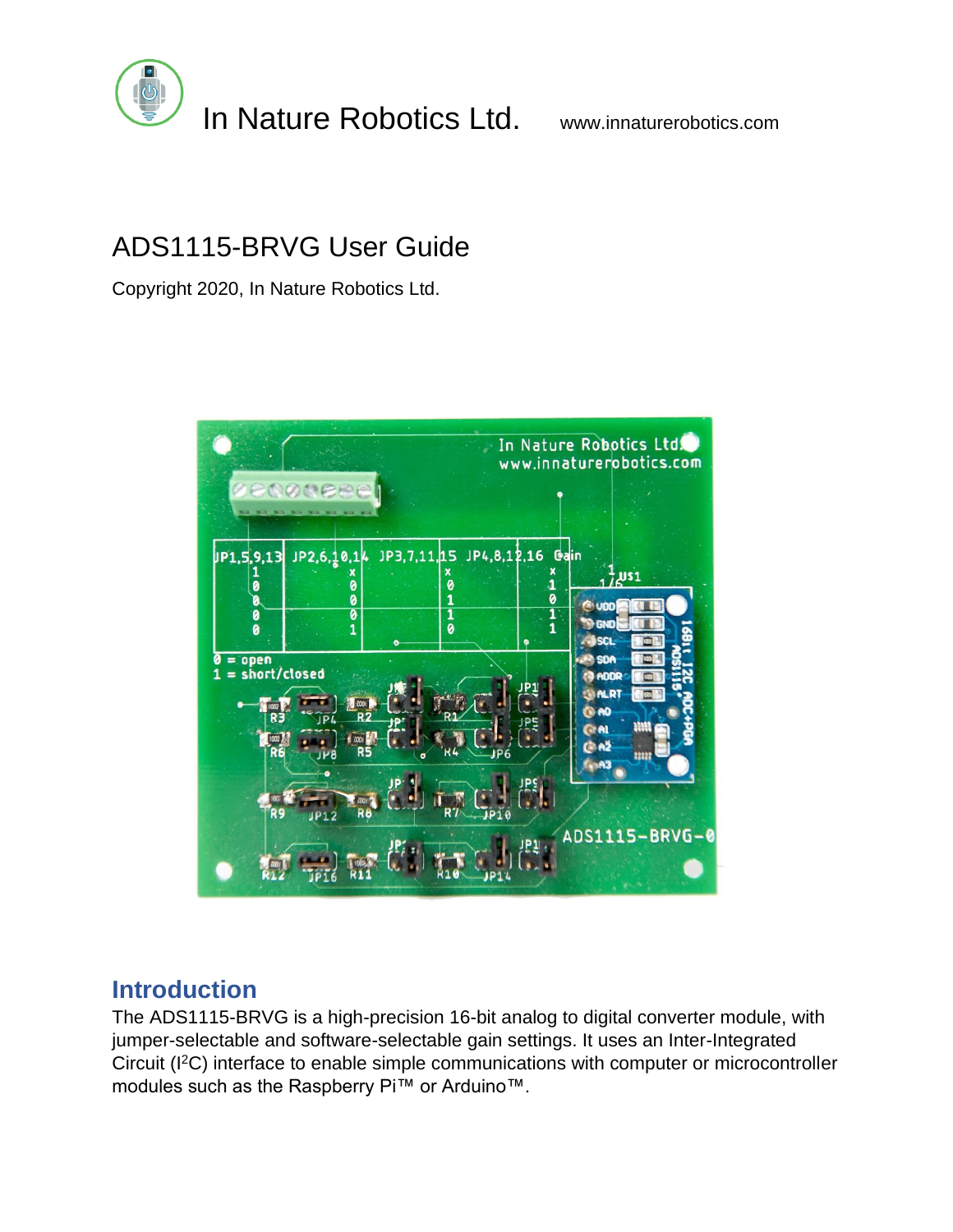

## **Absolute Maximum Ratings(1)**

| Rating                                   | <b>Maximum Limit</b> | <b>Units</b> |
|------------------------------------------|----------------------|--------------|
| <b>VDD</b> to GND                        | $-0.3$ to $+5.5$     |              |
| Analog input current                     | 100, momentary       | mA           |
| Analog input current                     | 10, continuous       | mA           |
| Analog input voltage to GND              | $-0.3$ to VDD + 0.3  |              |
| SDA, SCL, ADDR, ALERT/RDY voltage to GND | $-0.5$ to $+5.5$     |              |
| Maximum junction temperature             | $+150$               | $^{\circ}C$  |
| Storage temperature range                | $-60$ to $+150$      | $^{\circ}C$  |

(1) Stresses above those listed under Absolute Maximum Ratings may cause permanent damage to the device. Exposure to absolute maximum conditions for extended periods may affect device reliability.

## **Electrical Characteristics**

All specifications at -40 °C to +125 °C, VDD = 3.3V, and Full-Scale (FS) =  $\pm$  2.048V, unless otherwise noted. Typical values are at +25 °C.

| <b>Parameter</b>                    | <b>Test</b><br><b>Conditions</b>               | <b>Minimum</b> | <b>Typical</b> | <b>Maximum</b> | <b>Units</b>   |
|-------------------------------------|------------------------------------------------|----------------|----------------|----------------|----------------|
| <b>ANALOG INPUT</b>                 |                                                |                |                |                |                |
| Full-scale input<br>voltage $(1)$   | $V_{IN} = (AlN_P) -$<br>(AIN <sub>N</sub> )    |                | 土<br>4.096/PGA |                | V              |
| Analog input<br>voltage             | AIN <sub>P</sub> or AIN <sub>N</sub><br>to GND | <b>GND</b>     |                | <b>VDD</b>     |                |
| Common-mode                         | $FS = \pm 6.144V^{(1)}$                        |                | 10             |                | MΩ             |
| input impedance                     | $FS=\pm 4.096V^{(1)}$ ,<br>±2.048V             |                | 6              |                | M <sub>2</sub> |
|                                     | $FS = \pm 1.024V$                              |                | 3              |                | MΩ             |
|                                     | $FS = \pm 0.512V$ ,<br>±0.256V                 |                | 100            |                | M <sub>2</sub> |
| <b>SYSTEM</b><br><b>PERFORMANCE</b> |                                                |                |                |                |                |
| <b>Resolution</b>                   |                                                | 16             |                |                | <b>Bits</b>    |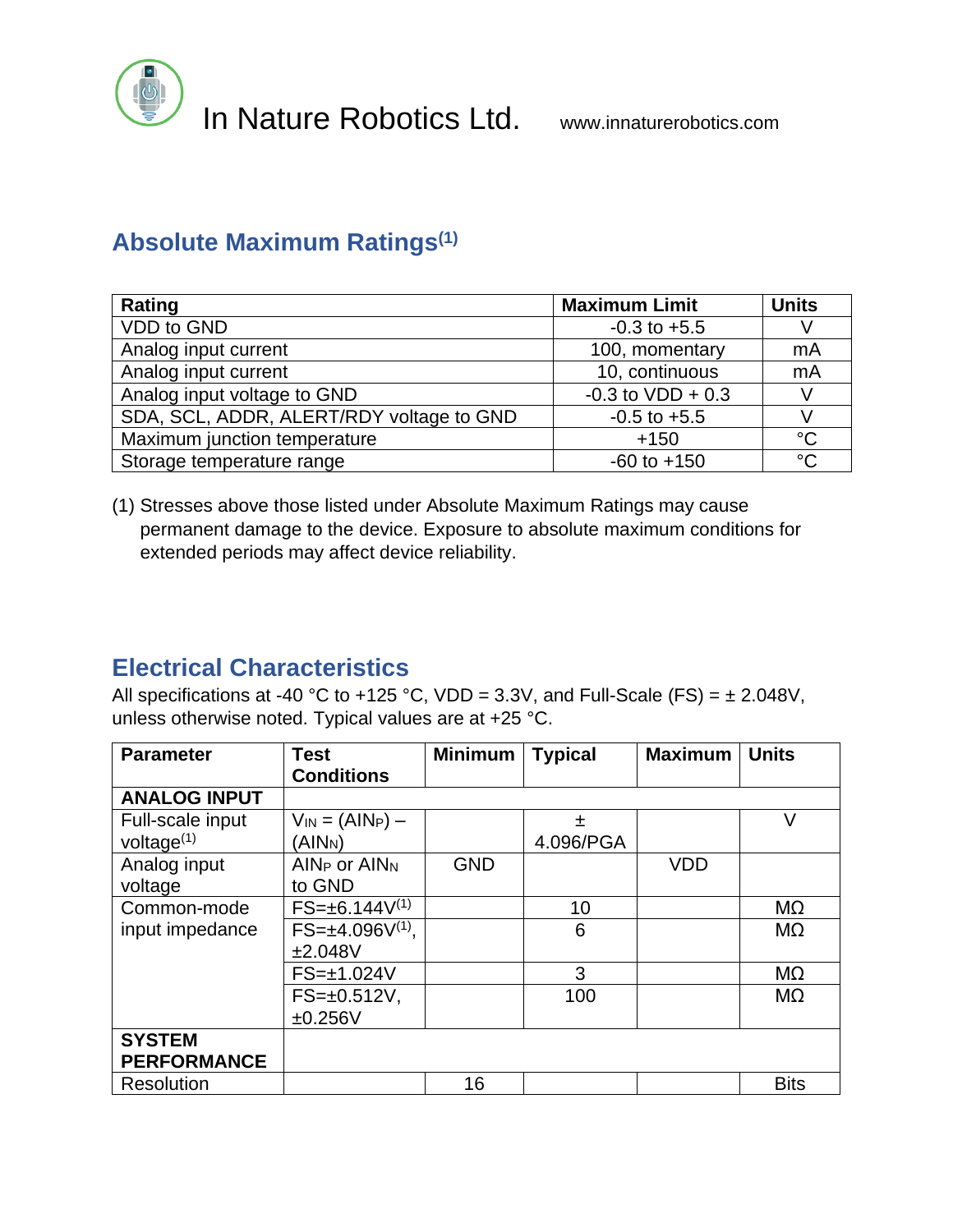

| Data rate (DR)            |                                      |       | 8, 16, 32,     |      | Samples     |
|---------------------------|--------------------------------------|-------|----------------|------|-------------|
|                           |                                      |       | 64, 128,       |      | per         |
|                           |                                      |       | 250, 475,      |      | second      |
|                           |                                      |       | 860            |      | (SPS)       |
| Data rate variation       | All data rates                       | $-10$ |                | 10   | $\%$        |
| Integral                  | $DR = 8$ SPS,                        |       |                |      | Least       |
| nonlinearity              | $FS = \pm 2.048V$ ,                  |       |                |      | significant |
|                           | best fit $(2)$                       |       |                |      | bit (LSB)   |
| Offset error              | $FS = \pm 2.048V$ ,                  |       | ±1             | ±3   | <b>LSB</b>  |
|                           | differential                         |       |                |      |             |
|                           | inputs                               |       |                |      |             |
|                           | $FS = \pm 2.048V$ ,                  |       | ±3             |      | <b>LSB</b>  |
|                           | single-ended                         |       |                |      |             |
|                           | inputs                               |       |                |      |             |
| Offset drift              | FS=±2.048V                           |       | 0.005          |      | LSB/°C      |
| Offset power-             | $FS = \pm 2.048V$                    |       | 1              |      | LSB/V       |
| supply rejection          |                                      |       |                |      |             |
| Gain error <sup>(3)</sup> | $FS = \pm 2.048V$                    |       | 0.01           | 0.15 | $\%$        |
|                           | at $25^{\circ}$ C                    |       |                |      |             |
| Gain drift <sup>(3)</sup> | $FS = \pm 0.256V$                    |       | 7              |      | ppm/°C      |
|                           | $FS = \pm 2.048V$                    |       | $\overline{5}$ | 40   | ppm/°C      |
|                           | $FS = \pm 6.144V$                    |       | $\overline{5}$ |      | ppm/°C      |
| Gain power-               |                                      |       | 80             |      | ppm/V       |
| supply rejection          |                                      |       |                |      |             |
| PGA gain                  | Match                                |       | 0.02           | 0.1  | $\%$        |
| match(3)                  | between any                          |       |                |      |             |
|                           | two PGA gains                        |       |                |      |             |
| Gain match                | Match                                |       | 0.05           | 0.1  | $\%$        |
|                           | between any                          |       |                |      |             |
|                           | two inputs                           |       |                |      |             |
| Offset match              | Match                                |       | 3              |      | <b>LSB</b>  |
|                           | between any                          |       |                |      |             |
|                           | two inputs                           |       |                |      |             |
| Common-mode               | At dc and                            |       | 105            |      | dB          |
| rejection                 | $FS = \pm 0.256V$                    |       |                |      |             |
|                           | At dc and                            |       | 100            |      | dB          |
|                           | FS=±2.048V                           |       |                |      |             |
|                           | At dc and<br>$FS = \pm 6.144V^{(1)}$ |       | 90             |      | dB          |
|                           |                                      |       | 105            |      | dB          |
|                           | $f_{CM} = 60$ Hz,<br>DR=8SPS         |       |                |      |             |
|                           | $f_{CM}$ = 50 Hz,                    |       | 105            |      | dB          |
|                           | DR=8SPS                              |       |                |      |             |
|                           |                                      |       |                |      |             |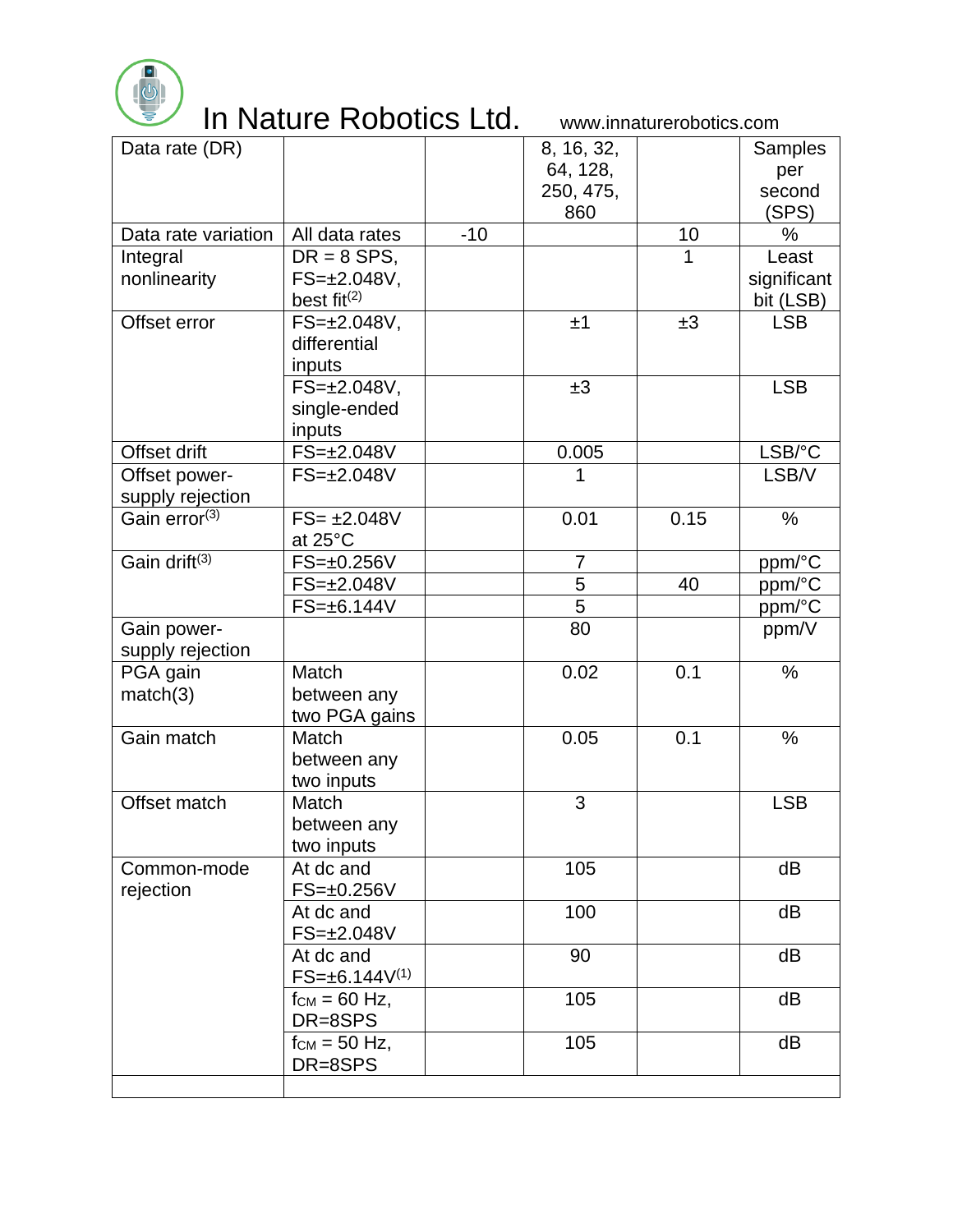

| <b>DIGITAL</b><br><b>INPUT/OUTPUT</b>      |                                                |                |      |                |                 |
|--------------------------------------------|------------------------------------------------|----------------|------|----------------|-----------------|
| Logic Level                                |                                                |                |      |                |                 |
| Vıн                                        |                                                | 0.7VDD         |      | 5.5            | V               |
| $V_{IL}$                                   |                                                | GND-<br>0.5    |      | 0.3VDD         | $\vee$          |
| VOL                                        | $I_{OL} = 3 mA$                                | <b>GND</b>     | 0.15 | 0.4            | $\vee$          |
| Input Leakage                              |                                                |                |      |                |                 |
| Iн                                         | $V_{IH} = 5.5V$                                |                |      | 10             | μA              |
| IL.                                        | $V_{IL} = GND$                                 | 10             |      |                | μA              |
| <b>POWER SUPPLY</b><br><b>REQUIREMENTS</b> |                                                |                |      |                |                 |
| Power-supply<br>voltage                    |                                                | $\overline{2}$ |      | 5.5            | $\vee$          |
| <b>Supply Current</b>                      | Power-down<br>current at 25<br>$\rm ^{\circ}C$ |                | 0.5  | $\overline{2}$ | μA              |
|                                            | Power-down<br>current up to<br>125 °C          |                |      | 5              | μA              |
|                                            | Operating<br>current at 25<br>$\rm ^{\circ}C$  |                | 150  | 200            | μA              |
|                                            | Operating<br>current up to<br>125 °C           |                |      | 300            | μA              |
| Power dissipation                          | $VDD=5.0V$                                     |                | 0.9  |                | mW              |
|                                            | $VDD=3.3V$                                     |                | 0.5  |                | mW              |
|                                            | $VDD=2.0V$                                     |                | 0.3  |                | mW              |
| <b>TEMPERATURE</b>                         |                                                |                |      |                |                 |
| Storage<br>temperature                     |                                                | $-60$          |      | $+150$         | $\rm ^{\circ}C$ |
| Specified<br>temperature                   |                                                | $-40$          |      | $+125$         | $\rm ^{\circ}C$ |

<sup>(1)</sup> This parameter expresses the full-scale range of the ADC scaling. In no event should more than VDD+0.3V be applied to this device.

- (2) 99% of full-scale.
- (3) Includes all errors from onboard PGA and reference.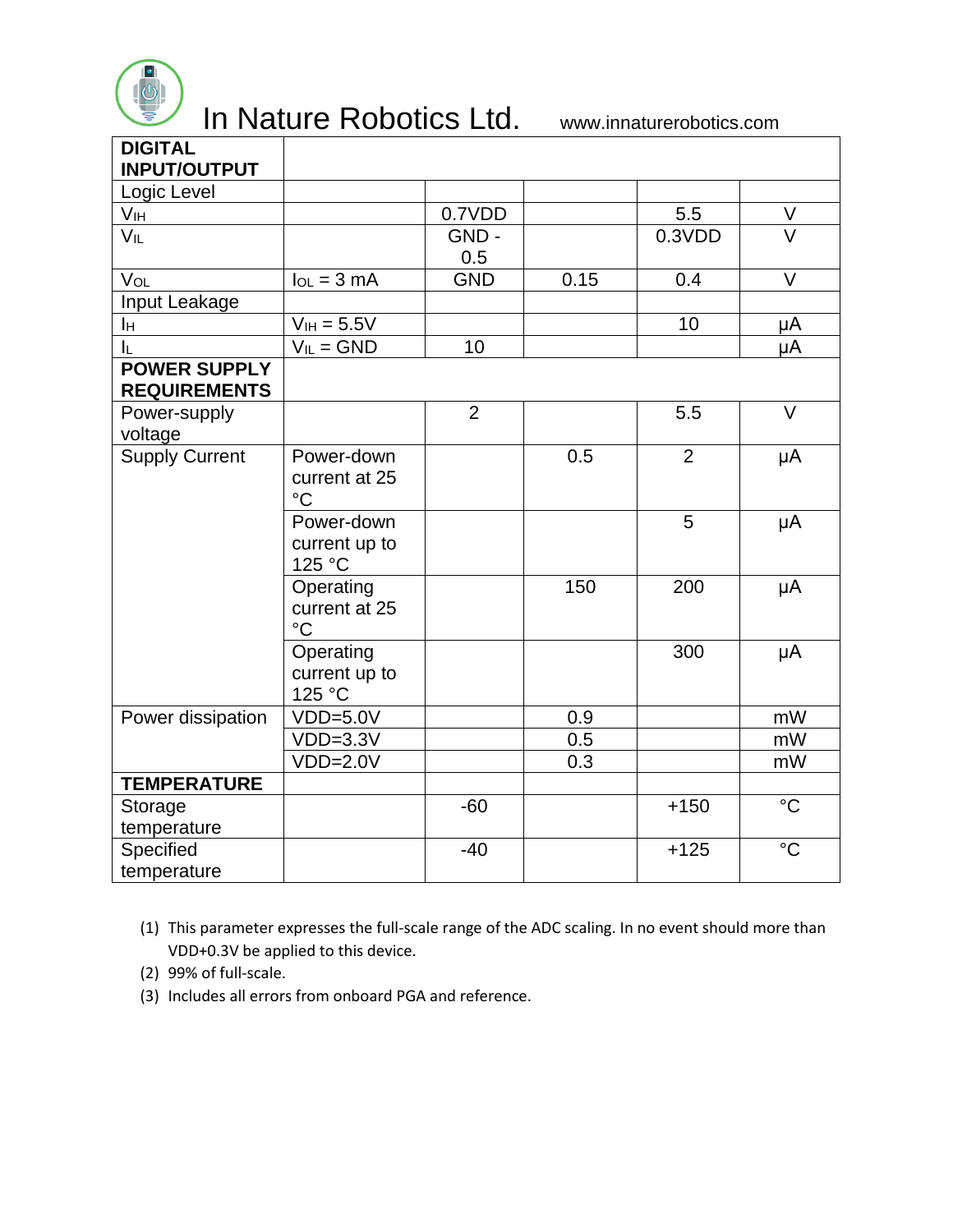

### **Jumper Settings For ADC Gain**

The ADS1115-BRVG comes with jumpers and resistor dividers that can be used to divide the voltage seen by the analog to digital converter. This can be useful for example when monitoring a battery voltage or some other voltage that may be considerably higher than the power supply voltage (VDD) of the ADS1115 analog to digital converter. The following two tables indicate which jumpers correspond to which input channels of the ADS1115 (**Table 1**) and which jumper settings should be used to achieve a given gain at the ADS1115 (**Table 2**).

#### **Table 1. Jumpers For A to D Channels**

| <b>Channel</b> | <b>Jumpers</b>         |
|----------------|------------------------|
|                | JP1, JP2, JP3, JP4     |
|                | JP5, JP6, JP7, JP8     |
| 3              | JP9, JP10, JP11, JP12  |
|                | JP13, JP14, JP15, JP16 |

#### **Table 2. Jumper Settings For A to D Input Gain**

| <b>JP1, JP5, JP9,</b><br><b>JP13</b> | <b>JP2, JP6, JP10,</b><br><b>JP14</b> | <b>JP3, JP7, JP11,</b><br><b>JP15</b> | JP4, JP8, JP12,<br><b>JP16</b> | Gain |
|--------------------------------------|---------------------------------------|---------------------------------------|--------------------------------|------|
|                                      |                                       |                                       |                                |      |
|                                      |                                       |                                       |                                |      |
|                                      |                                       |                                       |                                |      |
|                                      |                                       |                                       |                                | /5   |
|                                      |                                       |                                       |                                |      |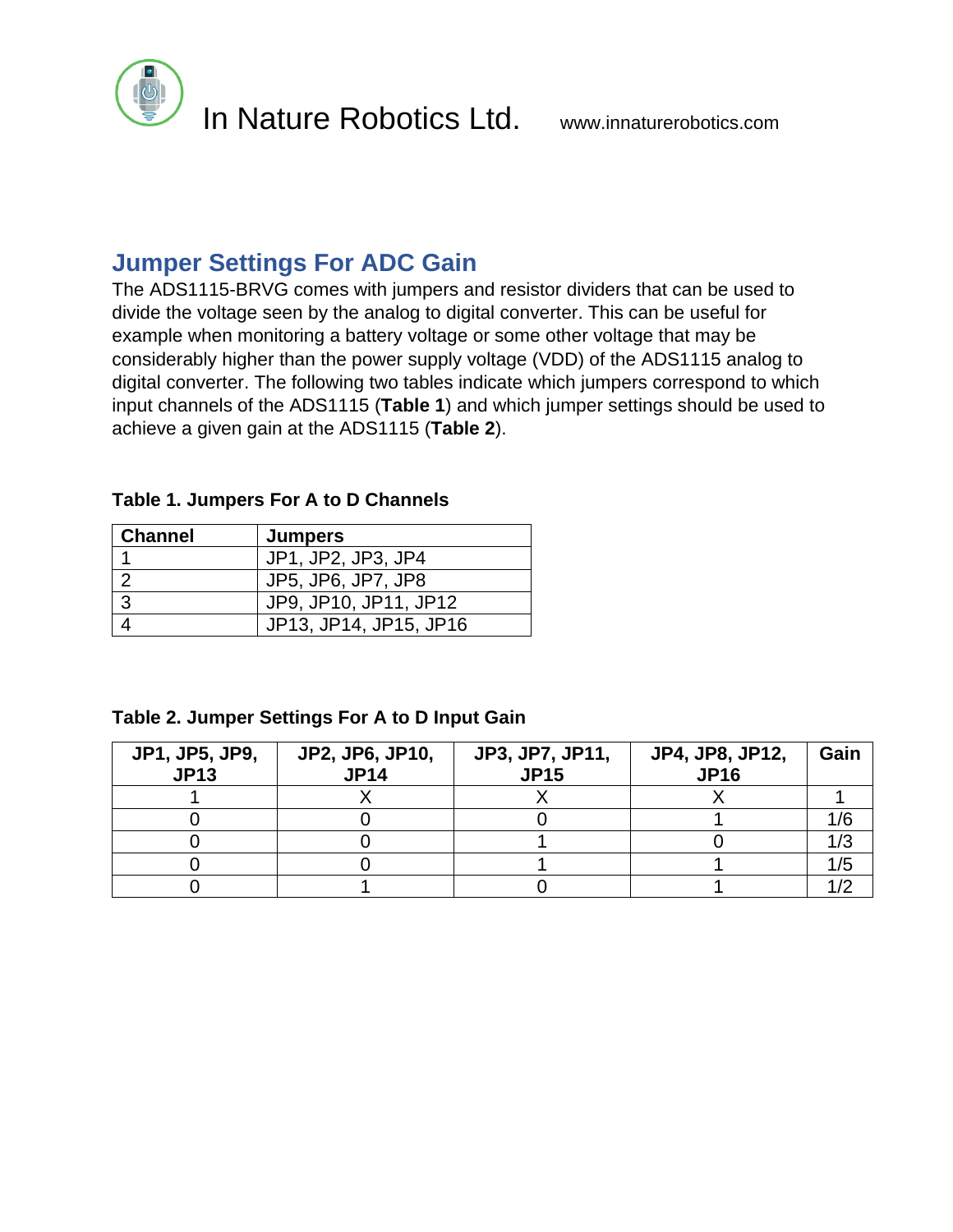

## **Phoenix Connector Screw Terminal Wiring**

Electrical connections to the green Phoenix connector in the top-left corner of the board should be made as follows:

|  |  | <b>Table 3. Phoenix Connector Wiring</b> |  |
|--|--|------------------------------------------|--|
|--|--|------------------------------------------|--|

| <b>Terminal #</b>                            | <b>Signal</b>  |  |  |
|----------------------------------------------|----------------|--|--|
| 1 (leftmost terminal looking down on board)  | VDD            |  |  |
|                                              | <b>GND</b>     |  |  |
|                                              | <b>SCLK</b>    |  |  |
|                                              | <b>SDA</b>     |  |  |
| 5                                            | A0             |  |  |
| 6                                            | A1             |  |  |
|                                              | A <sub>2</sub> |  |  |
| 8 (rightmost terminal looking down on board) | ΑЗ             |  |  |

## **Sample Code**

#### **Arduino Uno Sample Code**

The program below uses the default ADS1115 gain of 2/3, so that the reference voltage is  $\pm$ 4.096V/ (2/3) =  $\pm$  6.144V. The program samples the single-ended voltage on all 4 channels approximately once per second, and outputs the results to the serial port at 9600 bps. The program requires the Adafruit ADS1X15 library in order to run. This library is available through the Arduino development software (i.e. click the 'Tools | Manage Libraries' menu item, and search for "Adafruit ADS1X15").

```
#include <Wire.h>
#include <Adafruit_ADS1015.h>
Adafruit ADS1115 ads(0x48);
float fVoltages[4];
void setup() {
   Serial.begin(9600);
  Wire.setClock(100000);
```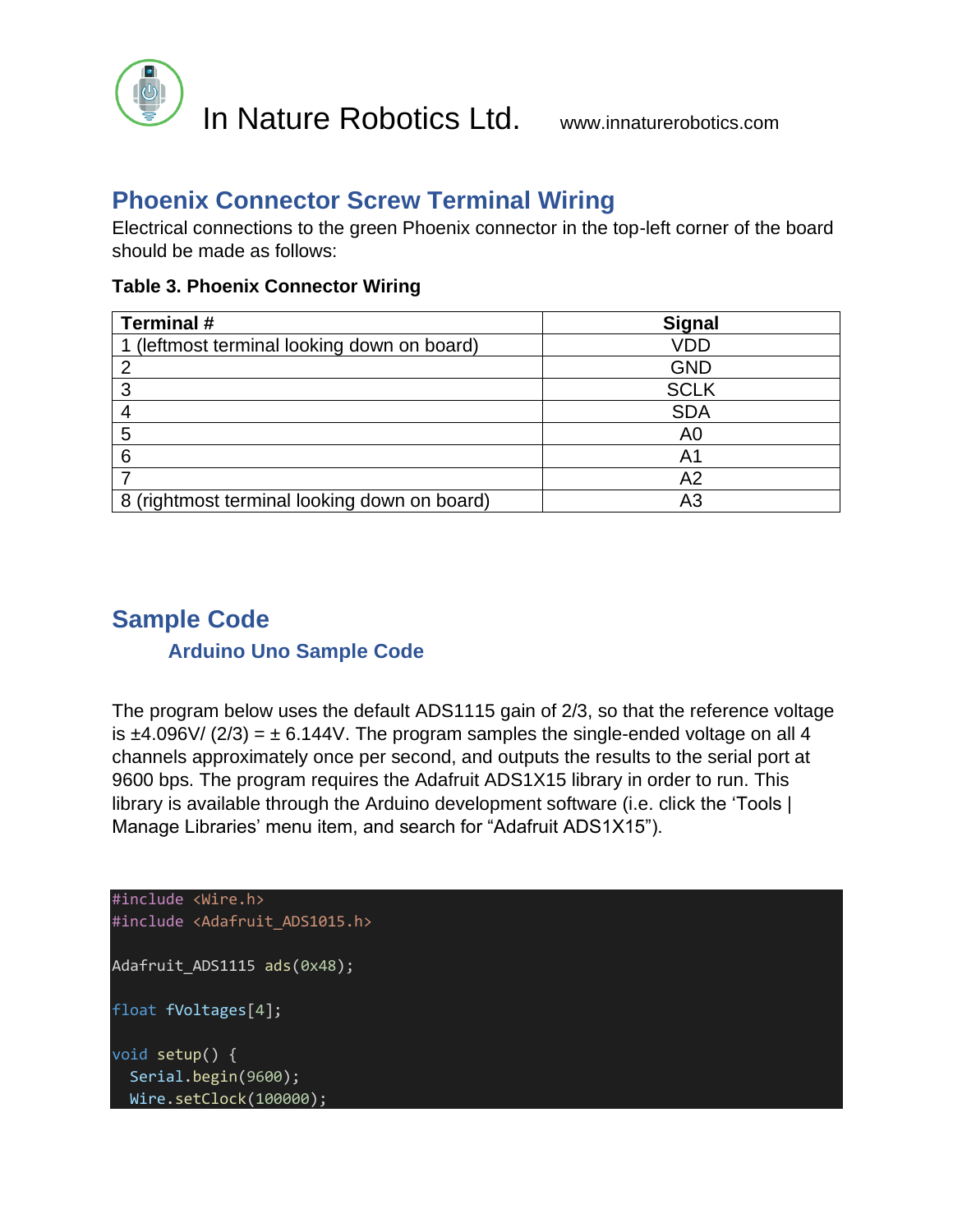```
 ads.begin(); 
}
void loop() {
  int16 t adc0;
  int16 t adc1;
  int16 t adc2;
  int16 t adc3;
  adc0 = ads.readADC SingleEnded(0);adc1 = ads.readADC SingleEnded(1);adc2 = ads.readADC SingleEnded(2); adc3 = ads.readADC_SingleEnded(3);
   fVoltages[0] = (adc0*0.1875)/1000;
  fVoltages[1] = (adc1*0.1875)/1000;fVoltages[2] = (adc2*0.1875)/1000;fVoltages[3] = (adc3*0.1875)/1000; Serial.print(fVoltages[0],3);
   Serial.print("\t");
  Serial.print(fVoltages[1],3);
   Serial.print("\t");
   Serial.print(fVoltages[2],3);
   Serial.print("\t");
  Serial.print(fVoltages[3],3);
   Serial.println();
   delay(1000);
}
```
#### **Raspberry Pi Sample Code**

The program below also uses the default ADS1115 gain of 2/3, so that the reference voltage is  $\pm$ 4.096V/ (2/3) =  $\pm$  6.144V. The program samples the single-ended voltage on all 4 channels and prints out the results. The program requires the "AToD.h" and "AToD.cpp" library files from In Nature Robotics Ltd. Links to these files are available from the ADS1115-BRVG product page at [www.innaturerobotics.com.](www.innaturerobotics.com)

```
#include <iostream>
#include <string>
#include <stdio.h>
#include <stdlib.h>
#include <unistd.h>
#include <memory>
#include "AToD.h"
```